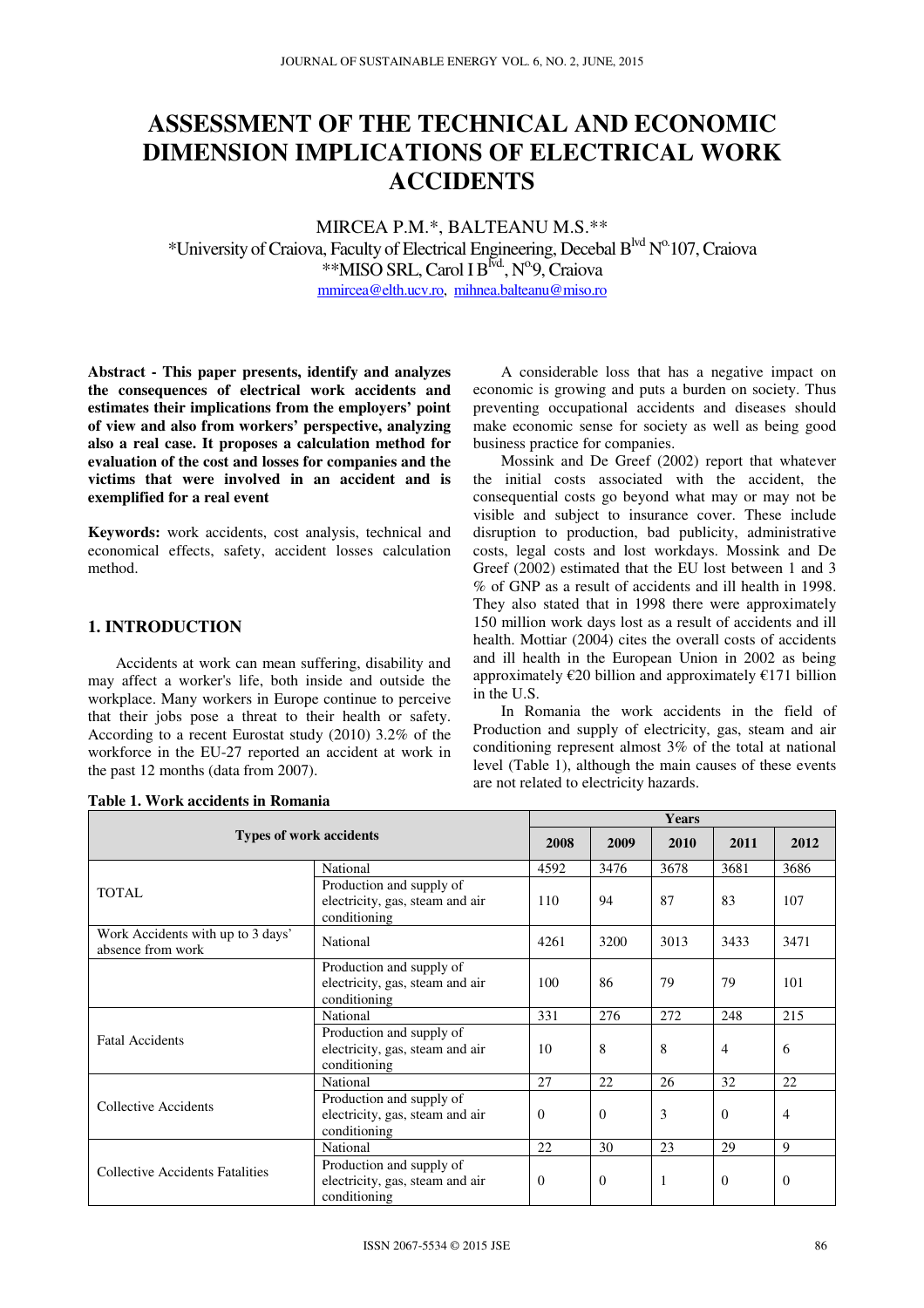

**Fig.1.Comparative percentages of work accidents: National vs. Production and supply of electricity, gas, steam and air conditioning** 

According to recent statistics of occupational accidents (Table 2), they are falling at the end of 2012 to first semester of 2014; their share in the electro-energy industry is about 2, 8%.

However, their number remains high, the impact of their consequences generate not only physical suffering for the injured and his family but also direct economic consequences for business and society as a whole.

|                                           | 2012 2013 |      | $2014*$ |
|-------------------------------------------|-----------|------|---------|
| <b>Total Work Accident Victims</b>        | 4176      | 3627 | 1500    |
| Work Accidents with up to 3 days'         |           | 3428 | 1452    |
| absence from work                         |           |      |         |
| <b>Fatal Accidents</b>                    | 308       | 199  | 48      |
| <b>Total Route related Accidents</b>      | 610       | 401  | 157     |
| Total Deaths in Route related Accidents   | 42        | Q    |         |
| <b>Total Collective Accidents</b>         | 30        | 24   |         |
| Total Victims involved in Collective      | 158       | 115  | 32      |
| Accidents                                 |           |      |         |
| <b>Fatalities in Collective Accidents</b> | 12        | 10   | 3       |
|                                           |           |      |         |

|  |  | Table 2. Work accidents in Romania |  |  |
|--|--|------------------------------------|--|--|
|--|--|------------------------------------|--|--|

*\* First semester of 2014*

Providing companies an insight in the costs and benefits of occupational safety and health can contribute to healthy work but also to a healthy economy. According to the International Labour Organisation (ILO) the total costs of work-related accidents and illhealth amount to approximately 4 per cent of the world's Gross Domestic Product (ILO, 2006).

Employer costs from the accidents included salary costs for replacement staff or overtime payments, production and productivity losses, retraining costs, personal injury claim compensation, repair bills, medical & travel expenses and increased supervision. Salary costs were the largest cost category, being nearly half (45%) of total losses. Resentment towards the employer from the injured employee was also reported. Over one-third of the injured employees reported a 'significant' or 'large'

amount of resentment towards the employer after the accident. This was reported to result from the way they were subsequently treated by their employer rather than from the accident itself.

## **2. THE DIMENSIONS OF WORK ACCIDENTS**

Electrical risks are risks of death, electric shock or other injury caused directly or indirectly by electricity.

When analyzing the costs of accidents it has been a common practice to present the mathematical relationship between different types of costs. Heinrich's frequently depicted iceberg model (as quoted by Rikhardsson & Impgaard, 2004) is often used to convey the concept of a relationship between direct costs such as repairs and indirect costs such as lost business opportunities. The ratio between these two types of costs has been found to vary across work sectors (Mottiar, 2004) and cannot be directly compared between studies (Grimaldi & Simonds, 1984; HMSO, 1993; Larsson & Betts, 1996; Monnery, 1998). Hence this iceberg model is a poor predictor of the actual negative cost consequences an organization is likely to face from workplace accidents.

Costs of accidents at work and work-related illhealth need to be analyzed on three levels: the society, the company and the victim. These three levels are affected by the consequences of poor working conditions and bear the costs. The costs are not equally distributed between the three groups. Furthermore, the costs are not perceived in the same way.

The difference in perspective on costs of accidents at work and work-related ill-health has several consequences. First, it means that other assessment methods must be used on all three levels to make realistic cost estimates. Moreover, when using economic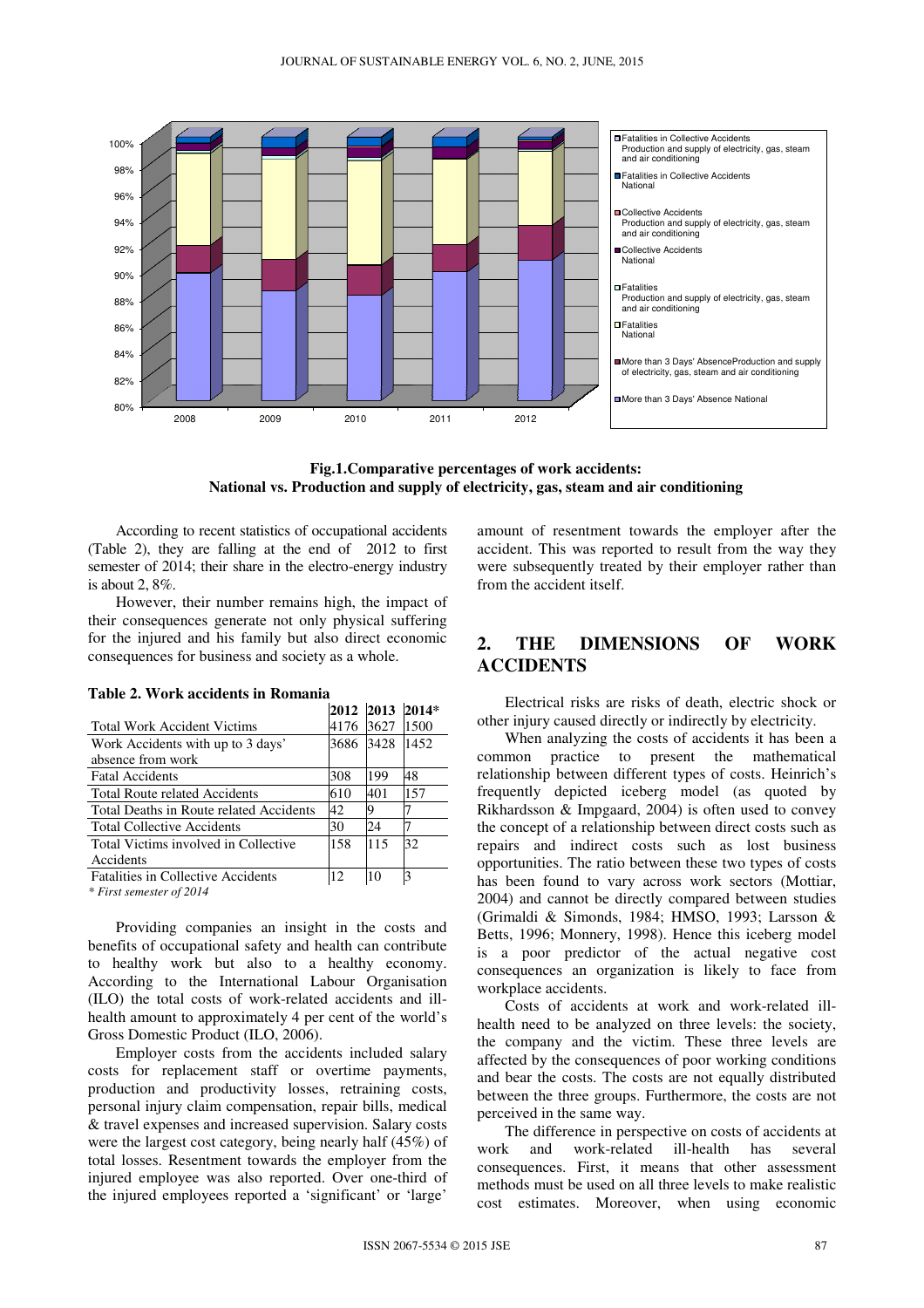arguments based on these costs, one has to take into account this difference in perspective. The decisionmaking process of a government is totally different from a decision-making process of a company. This means that other cost arguments will have to be developed.

The consequences of accidents at work and workrelated ill health are affecting not only the victim by inflicting pain and suffering and moral and psychological suffering but also to his family and friends. Also the colleagues of the victim are affected by distress, worry or panic.

Last but not least, the companies are directly affected by image deprecation, law fines, insurance premium increases, technical disturbances, etc. and also the society by reduction of the human labor potential, of the quality of life, the decrease of the standard of living, the increase of social security costs, or medical treatment and rehabilitation costs, and early retirement.

For example, it can be estimated *the calculation of gross income loss* due to various costs involved in production of a work accident.

All occupational accidents involve a number of direct costs strictly financial, reflected in the accounting records of the company, such as:

a). sick pay to the victim (on site or in specialized institutions, to the extent that the payment is not for the company's policyholder);

b). payment of various benefits for the victim or his heirs;

c). pay money experts employed during the accident investigation;

d). payment of training courses and / or qualifications of the persons injured or replacements thereof;

e). telephone payment generated by various actions to be taken after the event (personal commitment, communication, accident investigation, discussion with clients, lawyers, etc.);

f). pay of the court costs;

g). pay compensation to partners established by final judgment.

Summing of all these charges lead to a value that represents the loss of gross income of the company, which can be reduced only by the amounts recovered legally from people found guilty of causing the accident.

The calculation formula is:

$$
\Delta L_{g_i} = \sum C_f \cdot N - C_r \tag{1}
$$

where:

 $\Delta L_{gi}$  - loss of gross income from various financial losses;

 $C_f$  - costs financial direct;

N - number of types of financial expenses;

 $C_r$  - recovery from persons declared guilty;

At the worker level, we can say that it is very difficult to estimate the impact of the consequences of accidents or, where appropriate, on his family because it's a human life or suffering in human terms can not be economically fundamental value.

The calculation formulas for determining the final loss of personal income are:

a). Loss of personal income from incapacity for work (including temporary disability third degree completed return to activity):

$$
\Delta L_{pi} = [S_{am} - I_d (P_{inv})] \cdot \beta \cdot T_{dd} + C_{bp}
$$
  
. N<sub>1</sub> -  $\Sigma$  A<sub>1</sub> · N<sub>a</sub> (2)

b). In case of accidents that resulted in disablement victim, the relationship for calculating personal income loss due to permanent loss of working capacity is:

$$
\Delta L_{\text{pi}_b} = (S_{\text{am}} \cdot N_{\text{ms}} - P_{\text{inv}} \cdot 12) \cdot N_p +
$$
  
\n
$$
(C_{\text{bp}} \cdot N_1 - N_a \sum A_1) \cdot N_{\text{al}} \cdot \varphi + (P_{\text{ela}} - P_{\text{inv}}) \cdot 12 \cdot D_{\text{al}} \cdot \varphi
$$
 (3)

c). Loss of personal income due to the victim death can be determined following:

 $\Delta L_{\text{pi}_a} = [(PS_{am} - PS) \cdot 12 \cdot \varphi \cdot N_A] - (\Sigma A_{ai}) \cdot 12 \cdot N_A \cdot \varphi$  (4) where:

S<sub>am</sub> - average monthly salary before accident;

 $I_d$  - indemnity disease;

 $P_{inv}$  - invalidity pension;

 $\beta$  - transformation coefficient monthly income daily income;

 $T_{dd}$  - temporary disability duration in days;

 $C<sub>bn</sub>$  - monthly expenses cost in personal budget;

 $N_1$  - number of months that records the expense of personal income;

 $\Sigma A_1$  - monthly amount of aid received by the victim and / or survivors of the state budget, local budgets, companies other institutions and corporate;

 $N_a$  - number of months in which the victim receives aid;

Nms - average number of months with salary in a year;

 $N_p$  - projected number of years receiving survivor's pension;

 $N<sub>al</sub>$  - number of years from the date of the accident until the average length of life;

φ - the discount rate amounts dependent on the rate of inflation, growth, etc., projected for the calculation period;

 $P_{ela}$  - expected pension age limit (if the accident would not have produced);

 $D<sub>al</sub>$  - number of years from retirement age for age limit to death.

PSam – part (cuantum) of average monthly salary;

 $P_s$  – survivors pension.

If the injured person died after a certain interval after the accident, the range in which the victim was incapable temporal work, or has been declared invalid, personal income loss includes besides losses of the descendants and the lost income during the time from the victim accident until the death.

### **3. PRACTICAL CASE ANALYSIS**

It is analyzed the case of an employee working on the test bench of equipments that has got burns to his face because of an arc flash.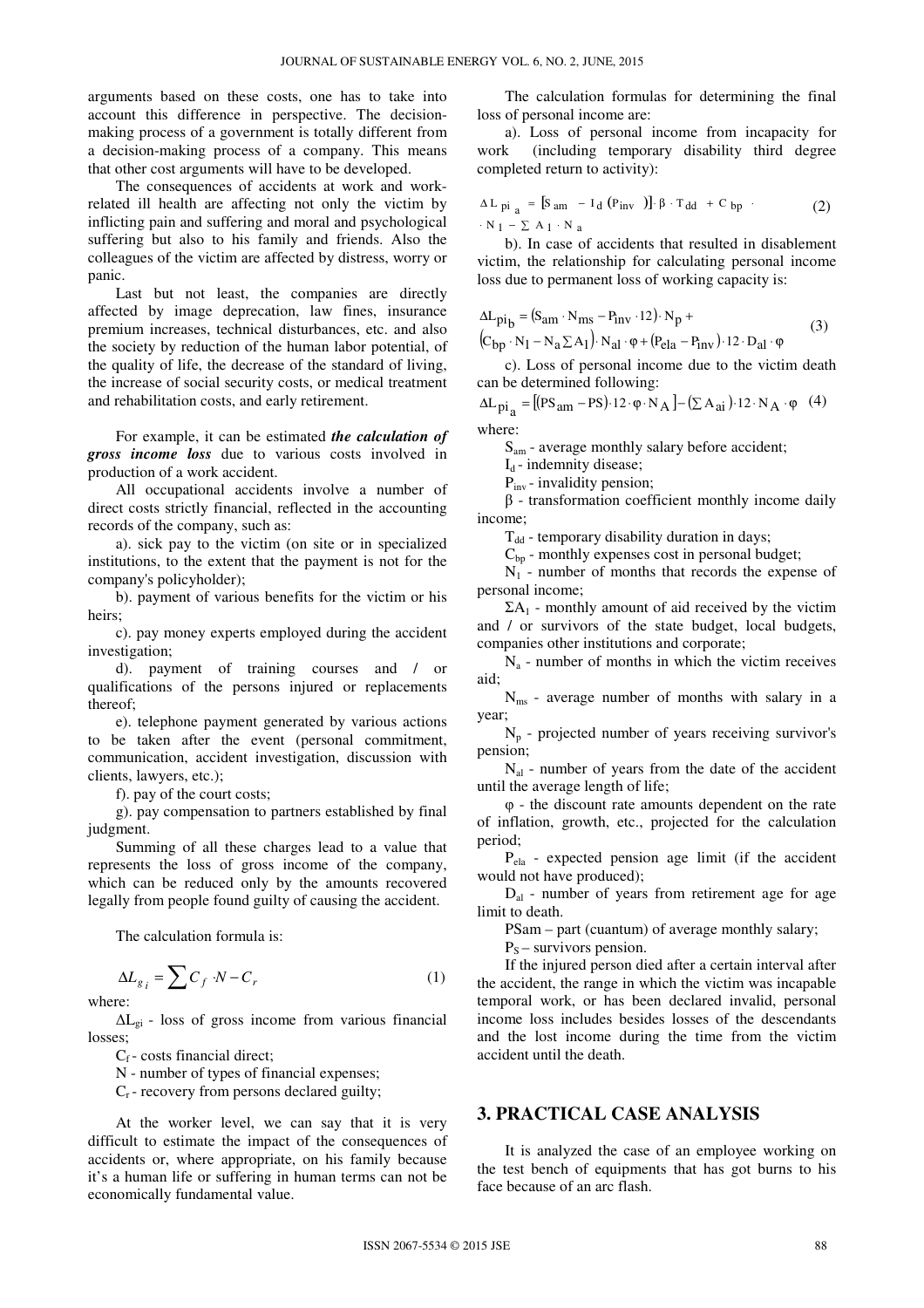An equipment has been tested for heating for about 3 and half hours and the operation was almost finalized.

Before the equipment has been stopped, the employee went near the terminal box and started to make preparation operations for the next measurements (stator's ohmic resistance measurements); he wanted to take off the insulated mat that covered the terminal box and cables. He pulled the rope that was securing the insulation mat and in this moment a flame occurred.

His colleague was preparing to stop the equipment when he heard a load noise; he turned to see what happened and saw the injured person with his hands at his face and a flame in the terminal box.

The ambulance was called and the employee was immediately sent to the hospital. He had superficial skin burns on the face. The medical checks shown that the eyes were not affected. The expectation is that he will recover well, possible without any scars. He was kept in hospital for few days to ensure that the skin did not become infected.

After the root cause analysis were proposed several corrective actions for short term and mid to long term.

The main causes identified that led to this event where mainly the lack of work instructions which should have contained references to all stages and materials used in this process, the inadequate coordination of the activity in the test area that granted access for worker near the tested equipment during testing process. Another cause was the use of uninsulated cables or with poor insulation for connecting the equipment to energy source, and the cable was positioned at a small or insufficient distance from the metal frame of the terminal box.

Short term corrective actions that were proposed:

Stopping the operations in the test area until the investigation was finalized, actions identified and short term actions for safe operations implemented;

• Incident and safety communication to all employees;

• Checks of all electrical cables used for testing and restoring the damaged insulation;

• Reviewing all the applicable work and safety instructions for this area, and training the operators.

• Using additional insulation if the distance is less than the standard distance between active parts of the machine to metal mass housing.

• Using torque wrench for connecting the wires to the terminal box.

• Using fireproof covers for terminal box.

Medium and Long Term Corrective/Preventive Actions:

• Implementation of an interlock system at the control rooms that will cut the power in case several parameters are exceeded.

Protection fence with interlocking and controlled access in the test area.

System that detects person inside test area.

• Visual and acoustic warning system for test in progress.

• Fault current protection system to be implemented

• Extending the video surveillance system to cover the final test area. Video camera functionality checks and recording mode.

The worker was hospitalized for 21 days, and he received full wage compensation for this period – 2150 lei (475 Euros), according to Romanian law, being affected only at physical and psychological level. His family has spent around 110 Euros for transportation, regular visits to the hospital during the victim was in and other fortuitous expenses.

The effects of this event on the company level where severe, because of the generated costs.

The direct costs of the company were related to the downtime of the test bench that leaded to delays in deliveries and the damage of the tested equipment and test bench wires. These costs where around 5350 euros mainly consisting of:

• 300 euros for the repairing of the damaged equipment

• Delivery penalties for 15 days downtime of the test bench during the investigation and implementation were around 3800 euros for the equipments scheduled for delivery in this period.

• Indirect costs related to the event where around 250 euros.

• Fine from the authorities was the equivalent of 1000 euros.

The loss of gross income from various financial losses of the company was around **∆Lgi= 5350 euro** because the number of types of financial expenses was singular and there where no amounts recovered from persons that were declared guilty.

All the preventive measures proposed to be implemented cost around 9000 euros for the fencing and interlock system and additional 3000 euros for the current protection system, resulting a total cost of 12000 euros.

# **4. CONCLUSIONS**

The amounts calculated above demonstrate that if the company invests in preventive measures, important costs generated by work accidents can be saved. The presented case is a fortunate one, because the victim recovered well and returned to work, respectively the damages to the equipment were light. In the case of a casualty or invalidity the company reputation could've been affected dramatically and the costs significantly higher due to the possible sue, fines, and longer downtimes.

To support occupational safety and health practitioners in making economic assessments, there is also a need for simple, easy to use tools that are accessible for practitioners.

These tools would support the cost and benefit calculations as well as the process of economic assessments. If these data could be stored in a central database on national or even European level, they could offer interesting benchmarks for companies and institutions willing to perform economic assessments of health and safety measures.